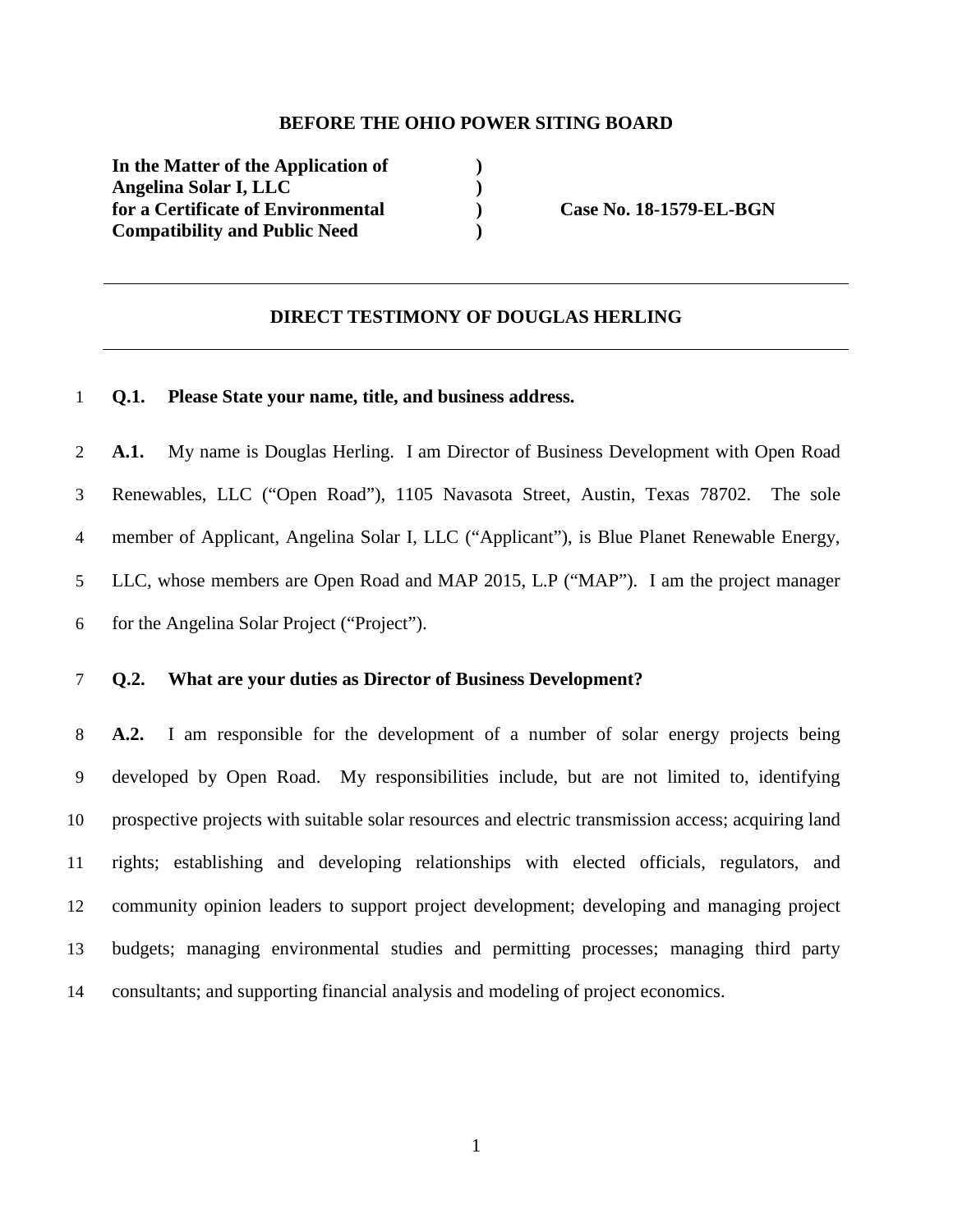#### **Q.3. What is your education and professional background?**

**A.3.** I graduated from Colgate University with a bachelor's degree in Geology in 2008 and subsequently completed my MBA at the University of Texas – McCombs School of Business in 2015. Professionally I have worked in the financial industry and energy industry since graduating from college and business school, respectively. From 2008 to 2013 I worked for Oak Investment Partners and at the Environmental Investment Organization. From 2014 through 2016 I worked for Pioneer Green Energy in wind and solar development and in business development, alternatively assisting or leading the development of several large-scale projects in Texas. In 2017 I joined Open Road Renewables, a renewable energy development company based in Austin, Texas.

#### **Q.4. On whose behalf are you offering testimony?**

**A.4.** I am testifying on behalf of the Applicant.

#### **Q.5. What is the purpose of your testimony?**

**A.5.** There are three purposes to my testimony. First, I would like to provide background information concerning the Application and Exhibits submitted to Staff on December 3, 2018 (Company Exhibit 1). Second, I will summarize the major items in the Application and sponsor its admission into evidence along with the exhibits, certificates of service, proofs of publications, and other letters required by Ohio Power Siting Board rules. Third, I will be responding to the recommendations by the Staff in the Staff Report.

#### **Q.6. Would you please provide a summary and overview of the proposed Project?**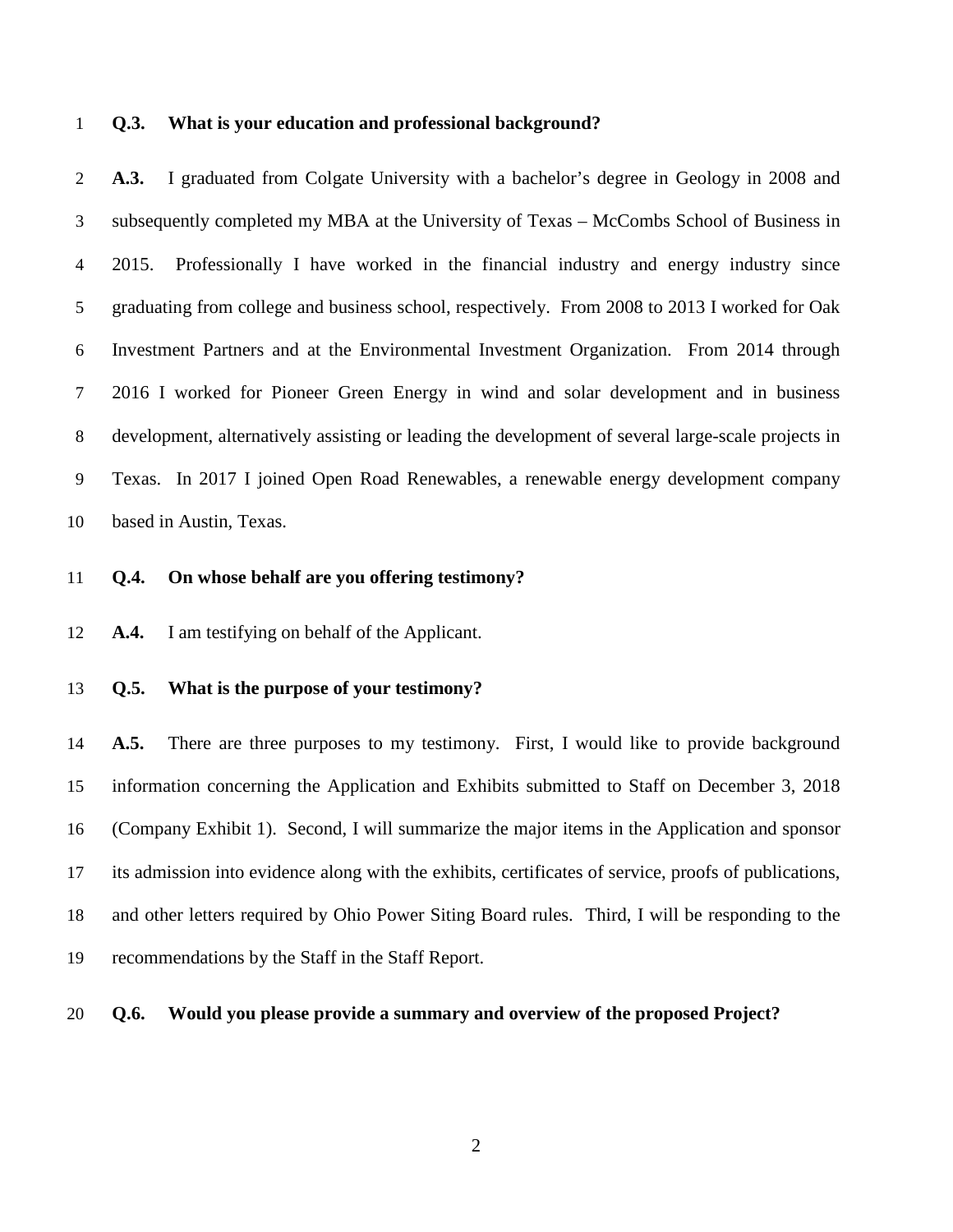**A.6.** The Applicant is proposing to build the Project as an 80 MW solar-powered generating facility in Israel and Dixon Townships, Preble County, Ohio. The Project would consist of large arrays of ground-mounted photovoltaic modules, commonly referred to as solar panels. The Project also includes associated support facilities, such as access roads, meteorological stations, buried electrical collection lines, inverter pads, and a substation. The energy generated by the Project will be delivered to a single point of interconnection at the American Electric Power 138 kilovolt ("kV") College Corner substation ("POI Substation").

#### **Q.7. What is the general purpose of the Project?**

**A.7.** The general purpose of the Project is to produce and deliver clean, renewable electricity to the Ohio bulk power transmission system to serve the needs of electric utilities and their customers. The electricity generated by the Project will be delivered to the transmission grid operated by PJM Interconnection, LLC for sale into the wholesale electric market.

### **Q.8. Would you describe the Project Area, proposed Project and the power generation potential of the solar farm?**

**A.8.** The Project is located within approximately 934 acres of privately-owned land in in Israel and Dixon Townships, Preble County, Ohio, most of which has been leased by the Applicant, as described further in the Application ("Project Area"). The Project will be located on previously disturbed land that has been mostly cleared for agriculture and is extremely level. The predominant industry is agriculture.

The Project Area is rural, and is largely characterized by large-sized farms with a few pockets of trees. Existing features in the Project Area include two electric transmission lines, the POI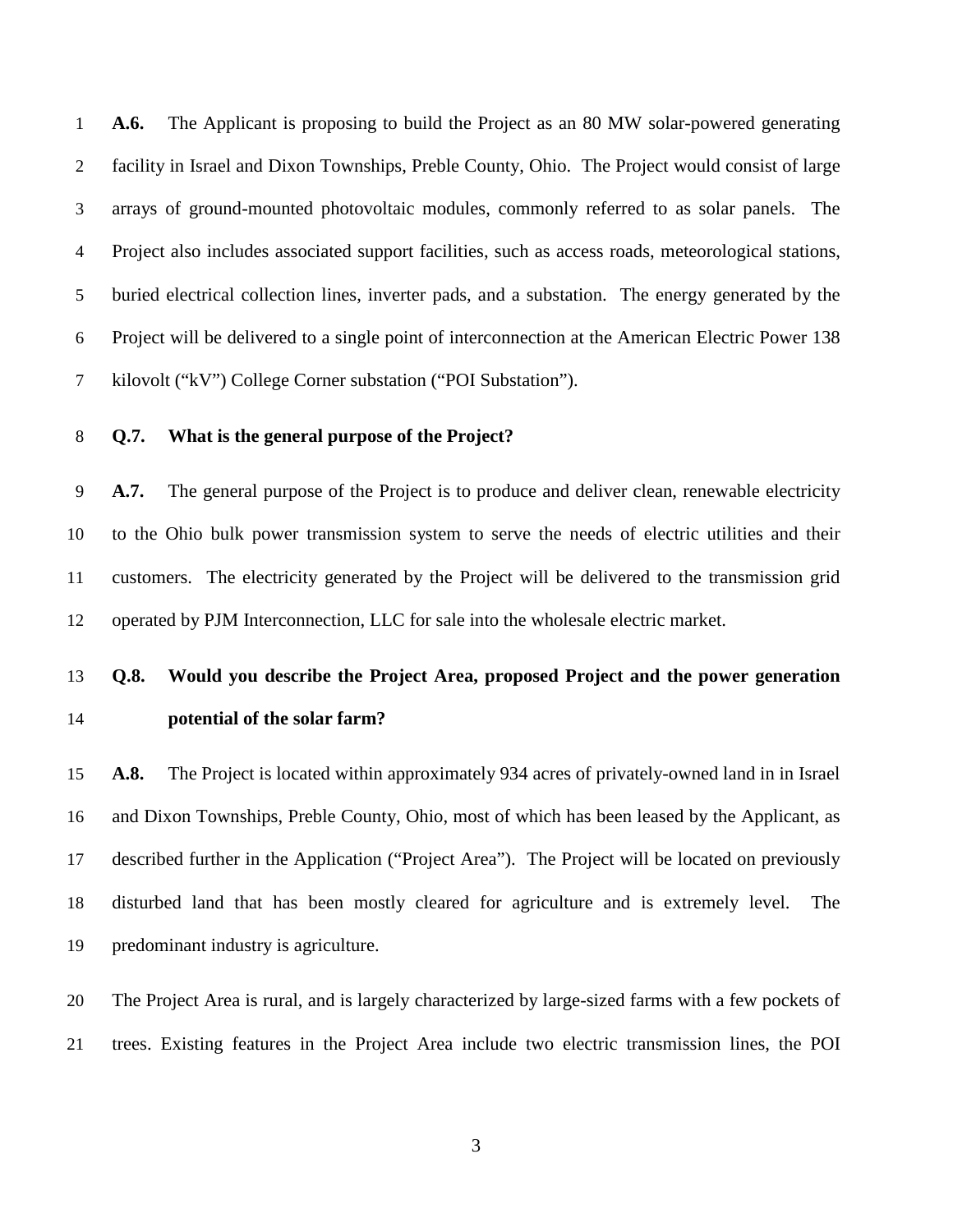Substation, public roads, single family homes and farm buildings. The Project Area itself does not include any population centers, major industries or notable landmarks.

The Project's design and engineering is not yet finalized, but it is expected to occupy a maximum of 827 acres of the 934 acres comprising the Project Area.

The Project will generate electricity with conventional solar panels, which will be affixed to metal racking. The racking will include piles that will be driven, or screws that will be rotated, into the ground to form long rows or "arrays". Arrays will be grouped into several large clusters, called "solar fields," each of which will be fenced, with locked gates, for equipment security and public safety.

The Project's arrays will use one of two types of racking: "fixed-tilt" or "tracking." Fixed-tilt racking will be stationary, and each array will run in an east-west direction. Panels mounted on fixed-tilt racking will be oriented or "tilted" to the south. Tracking arrays will run in a north-south direction and be equipped with electric motors that very slowly rotate the panels throughout the day to keep them perpendicular to the direction of sunlight. Tracking arrays will face east at sunrise, rotate to the west during the day, face west at sunset, and then re-set to the east.

The solar panel technology for the Project will be one of two basic types: crystalline or thin-film. Crystalline modules are silicon-based. Thin-film modules use one of several alternative chemistries (such as cadmium telluride or copper indium gallium selenide). Most racking systems, whether fixed-tilt or tracking, will accommodate either crystalline or thin-film modules.

Although the specific module vendor has not been selected, "Tier 1" modules will be used for the Project, which are reliable modules with market warranties manufactured by leading firms.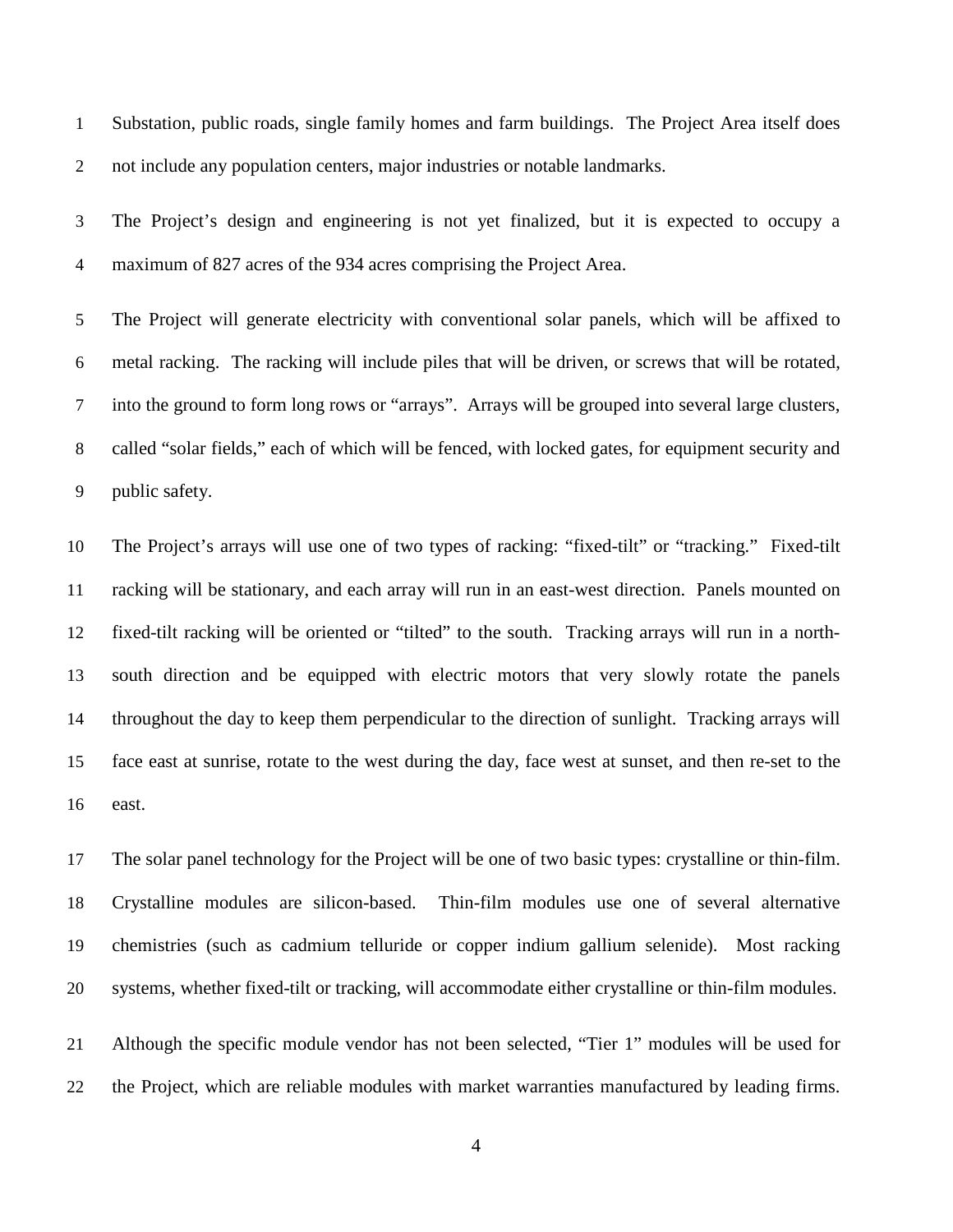At a capacity of 80 MW, the Project will use approximately 213,333 to 320,000 solar panels. Depending on the choice of racking and the specific module, the expected annual net capacity factor for the Project is expected to be between 23% and 25%. At a total generating capacity of 80 MW, expected operating times, and net capacity factors, the Project will generate between 161,184 to 175,200 megawatt-hours of electricity each year.

### **Q.9. Were you involved in the preparation of the December 3, 2018 Application and Exhibits and responses to Staff Data Requests?**

**A.9.** Yes, I was directly involved. The Application and Exhibits (Company Exhibit 1) as well as all of the Responses to the Staff Data Requests (Company Exhibit 2) are true and accurate and were prepared under my direction.

# **Q.10. Were copies of the accepted Application served on local public officials and libraries in accordance with Rule 4906-3-07(A) of the OAC?**

**A.10.** Yes, I directed that such service take place and am sponsoring Company Exhibit 3, which is the proof of service of the Application.

# **Q.11. Did the Applicant file and serve a copy of the letter sent to property owners and tenants within the Project Area or contiguous to the Project Area?**

**A.11.** Yes, pursuant to Rule 4906-3-03(B) of the OAC, I directed that a letter be sent to certain property owners on October 23, 2018 announcing the Public Information Meeting on November 15, 2018. Subsequent letters were mailed on March 1, 2019 pursuant to Rule 4906-3-09(A)(1) 20 and on April 19, 2019 pursuant to Rule 4906-03-09(A)(2) of the OAC. See Company Exhibit 4 which I am sponsoring.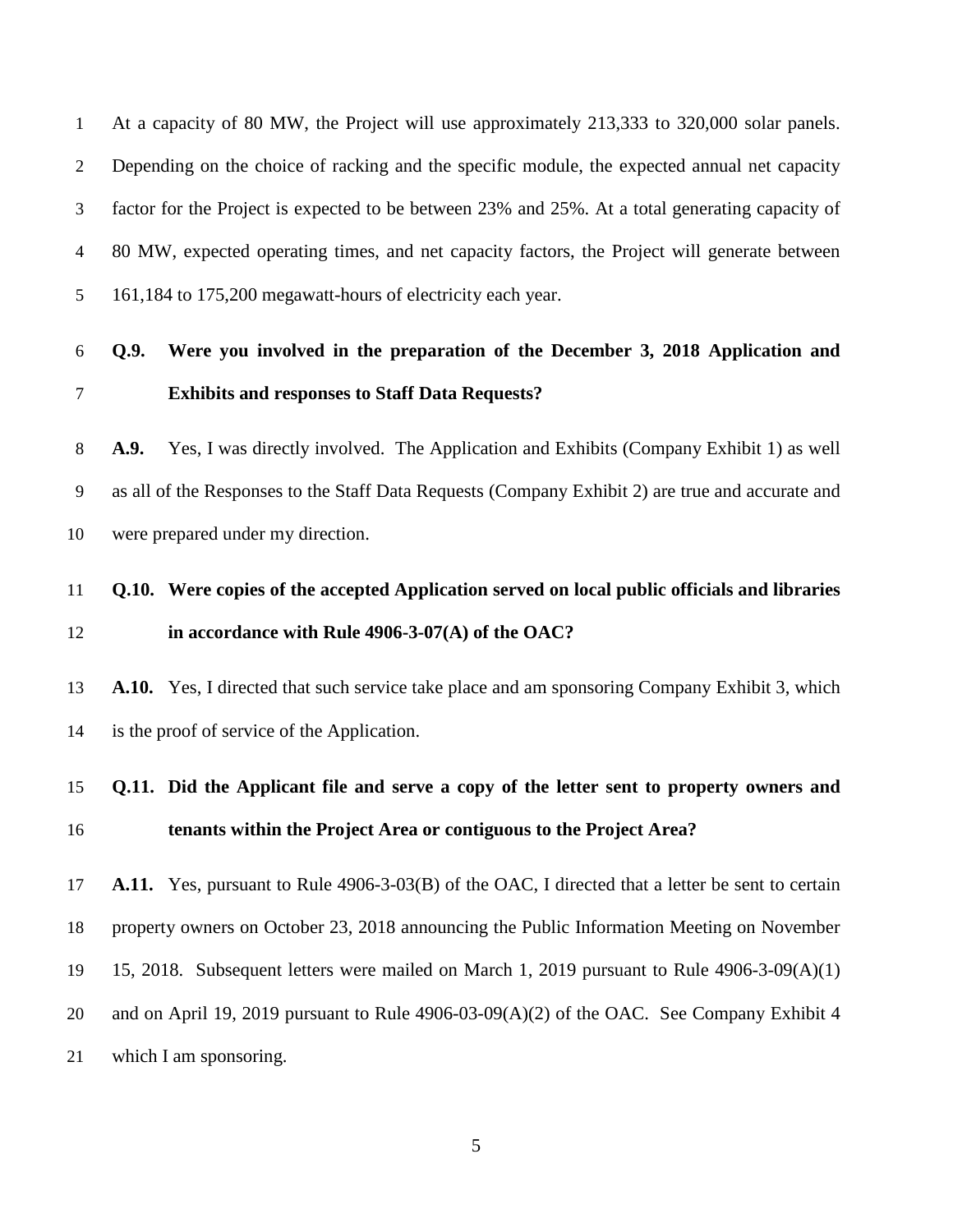| $\mathbf{1}$ | Q.12. Did the Applicant cause notice of the public informational meeting, the Application,       |
|--------------|--------------------------------------------------------------------------------------------------|
| $\mathbf{2}$ | and the hearing dates to be published in local newspapers?                                       |
| 3            | A.12. Yes, I directed that such notice be published at appropriate times in the Eaton Register-  |
| 4            | Herald. See Company Exhibit 5.                                                                   |
| 5            | Q.13. Would you please list the consultants that the Applicant retained to assist in the         |
| 6            | preparation of the Application and Exhibits and their respective areas of                        |
| $\tau$       | responsibility?                                                                                  |
| 8            | A.13. Yes. The Applicant worked with EDR, acting as lead consultant on the Application, to       |
| 9            | coordinate the studies used to generate the Application and associated exhibits. The consultants |
| 10           | and their respective subject areas of expertise are:                                             |
| 11           | • EDR - Visual Resources; Cultural Resources                                                     |
| 12           | • Hessler Associates, Inc. - Noise Assessment                                                    |
| 13           | • Hull and Associates - Transportation; Geotechnical-Hydrogeology                                |
| 14           | • Cardno, Inc. - Ecological Assessment                                                           |
| 15           | • Economics Center of the University of Cincinnati – Economic and Fiscal Impact                  |
| 16           | Q.14. Do you believe that the proposed Project will have a positive impact on the local          |
| 17           | community?                                                                                       |
| 18           | A.14. Yes. The Project is predicted to create 518 to 1,076 direct and indirect jobs during       |
| 19           | construction and up 19 to 22 jobs during the operations period. Along with associated wages and  |
| 20           | services provided locally to support construction and operations, the community will benefit     |
| 21           | from a payment in lieu of taxes ("PILOT") amounting to at least \$560,000 per annum (based on    |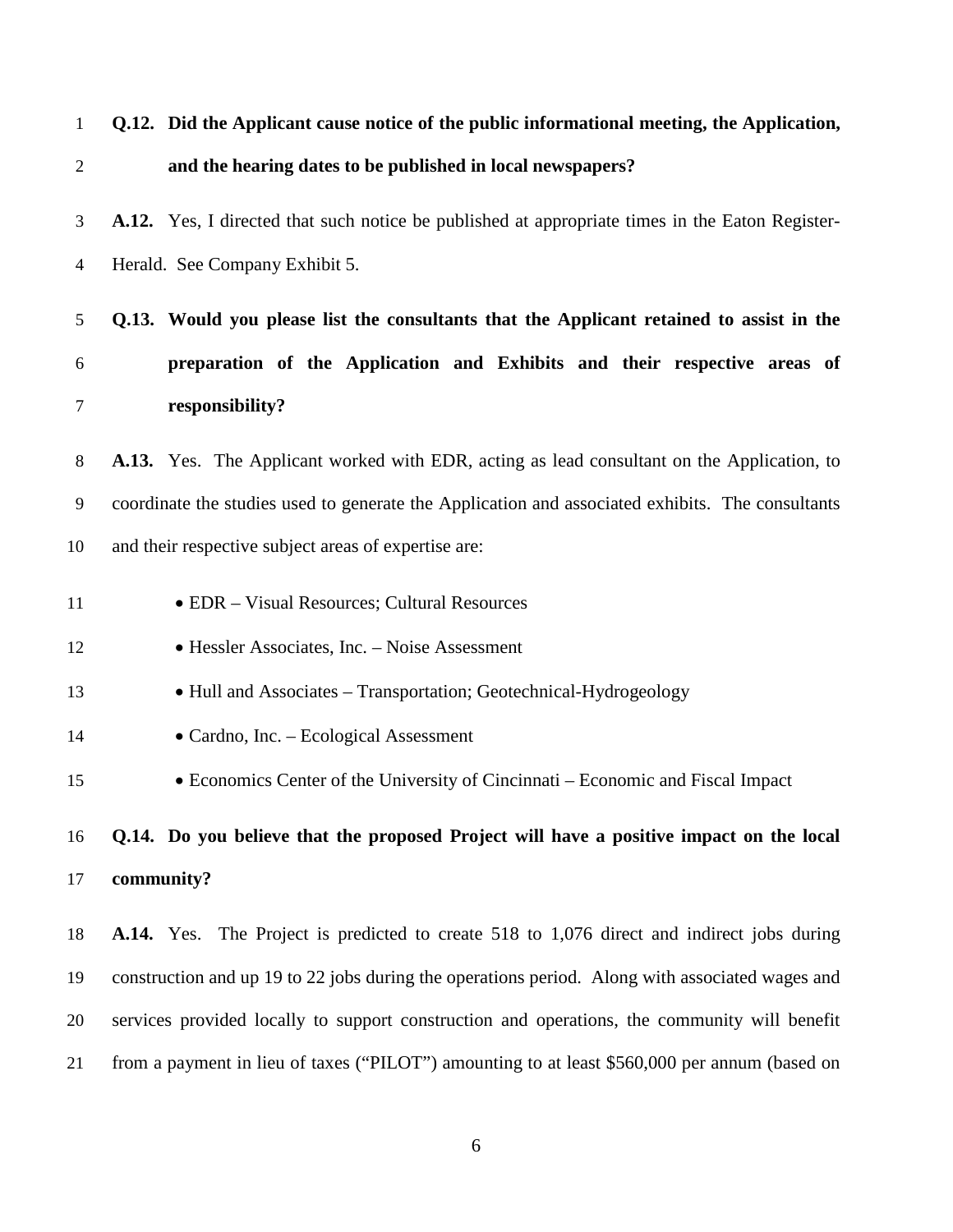a payment by the Project of \$7,000 per MW of installed nameplate capacity) if all steps are taken by the Applicant and Preble County to implement the PILOT.

#### **Q.15. Has the Project been designed to achieve minimum impacts?**

**A.15.** Yes. Since 2016 the Applicant has been working with landowners, elected representatives and community members to discuss the development of the Project. Those discussions have been positive, and people have shown support for the Project. We have designed the Project to minimize or eliminate potential impacts of construction and operation.

Temporary construction activities are expected to have typical and relatively limited impacts given their intermittent nature, time of day restrictions, and use of best management practices. Increased traffic during construction will be managed and will cease when the Project is operational. The Applicant will obtain all required permits and authorizations including, for example, Nationwide Permits from the U.S. Army Corps of Engineers, if required. Following construction, roads will be restored to conditions as good as or better than those existing prior to construction.

The Applicant engaged consultants to study the potential environmental, ecological, cultural, and visual impacts of the Project. Those studies are attached to the Application and, as Ryan Rupprecht of Cardno, Matt Robinson of EDR, Mark Bonifas of Hull, and David Hessler of Hessler Associates explain in their separate testimony, show few or no expected impacts from the Project. Andrew Lines of CohnReznick is also testifying regarding the impact of the Project on property values surrounding the Project Area, and Noah Waterhouse of EVS is testifying regarding the impact of the Project on drainage, runoff, and drain tile in and near the Project Area.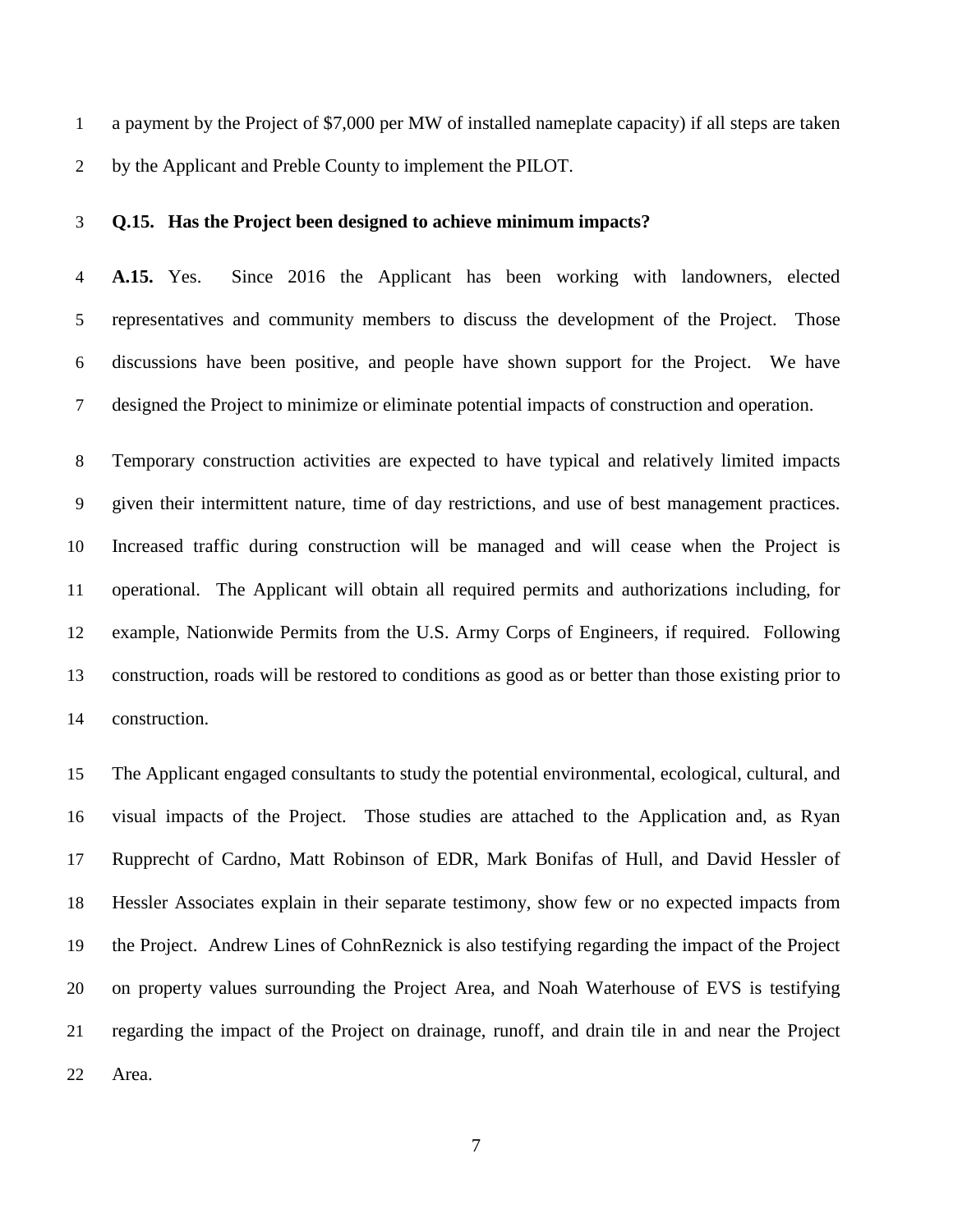The Project has been sited to minimize adverse impacts. Tree clearing has been minimized by careful layout and design; no windrows are expected to be cleared. Although our studies found no listed species in the 934-acre Project Area, the Applicant will take measures to avoid impacts to potentially suitable habitat for rare bat species by minimizing and seasonally limiting tree clearing where they could nest or forage in the summer months.

The minimal sound from the operation of the Project will be essentially inaudible for all non-participating residences due to the near-silent operating nature of solar arrays and by locating inverters sufficiently far from neighboring residences.

Visual impacts of the Project will be mitigated by the flat nature of the terrain, the low profile of the solar panels, preservation of natural vegetative buffers, and by addition of added vegetative screening, including landscaping with pollinator habitat, in selected locations.

Other operational impacts will be minimal. The Project will generate no wastewater, no air emissions, and minimal solid waste. The Project will generate no odor and little light. Operational activities apart from routine maintenance of the Project may include washing the solar panels (when not fully cleaned by rainfall) and controlling vegetative growth through predominantly mechanical means.

Lastly, the Applicant will implement a complaint resolution procedure to ensure any complaints regarding construction and operation of the Project are appropriately investigated and addressed.

### **Q.16. How did the Applicant decide to locate the Project in Preble County?**

**A.16.** The Applicant chose to pursue the Project in southwestern Ohio for a variety of reasons. First, the area offers an attractive combination of strong electricity demand, stable power prices, and a robust transmission system. Generating power close to the large metropolitan areas of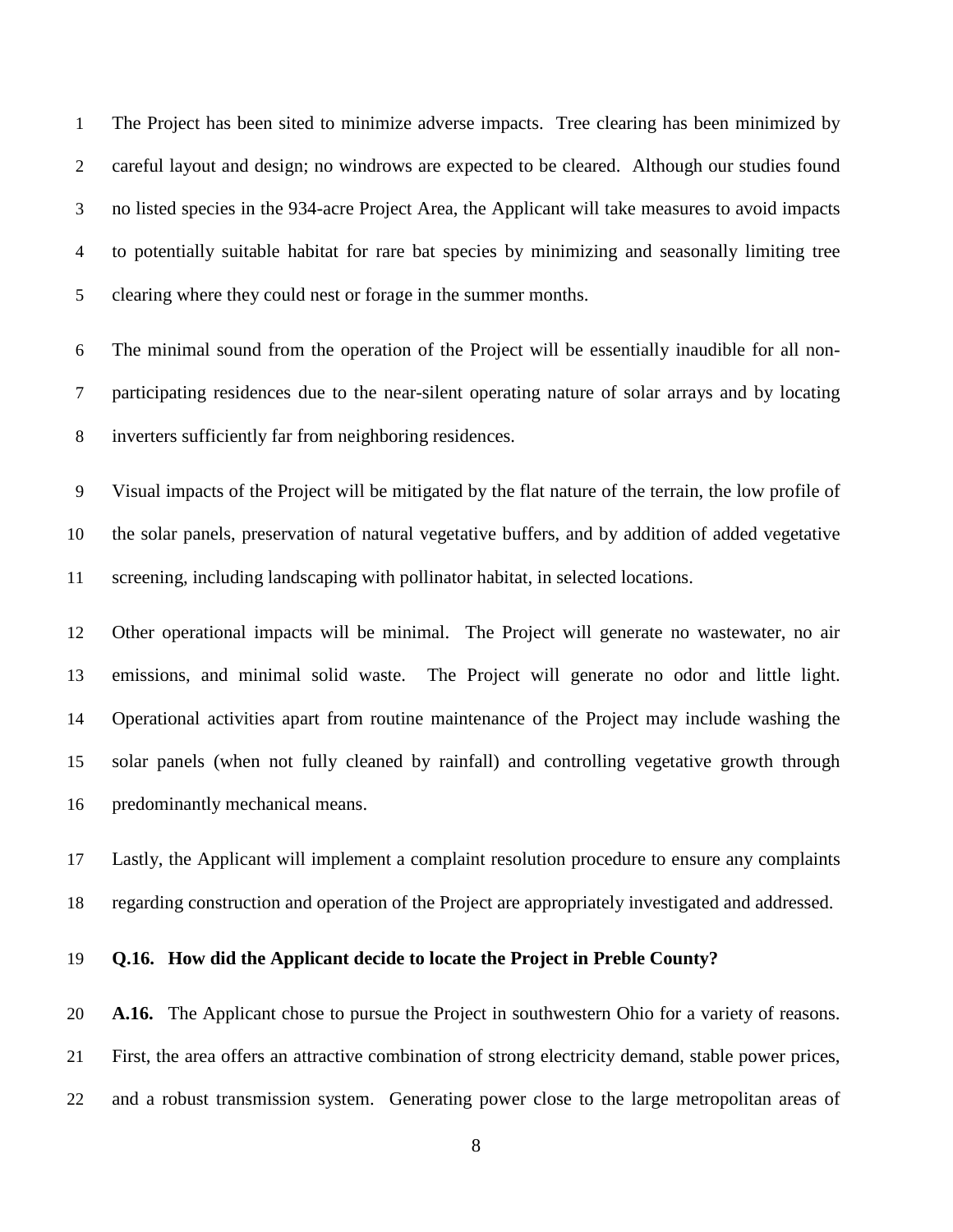Cincinnati and Dayton provides power where it is most needed, and also reduces issues of transmission congestion often presented by generating power distant from where it is used. The need for power in the area is strong and the associated transmission system can cost-effectively accommodate large amounts of additional power. A map depicting the general location of the Project Area in Ohio is attached as Figure 4 to the Application. Second, as shown on the map attached as Figure 5 to the Application, southwestern Ohio enjoys some of the best solar resource in the State.

Within the general region, the Project Area was determined largely by the location of the POI Substation. A key ingredient for generating the most affordable electricity for Ohio consumers with solar panels is identifying those locations at which substantial new generation may be injected without extensive and costly upgrades to the transmission system. Our preliminary studies indicated that delivering power to Ohio consumers through the POI Substation would be highly cost-effective. This has been confirmed by the results of the Project's formal transmission studies conducted by PJM Interconnection, Inc.

#### **Q.17. Will the Project adversely impact cultural historic resources?**

**A.17.** No. On behalf of the Applicant, EDR conducted a literature review and archaeological site file review of the area within two miles of the Project Area, referencing EDR's in-house resources in addition to resources available on file at the Ohio Historic Preservation Office ("OHPO") in Columbus, Ohio, and searched a number of public databases. EDR analyzed the Project Area and the surrounding area within a 2-mile buffer zone.

This analysis identified one National Register of Historic Places-listed resource, thirty Ohio Historic Inventory listed-properties, two Ohio Department of Transportation historic bridges, and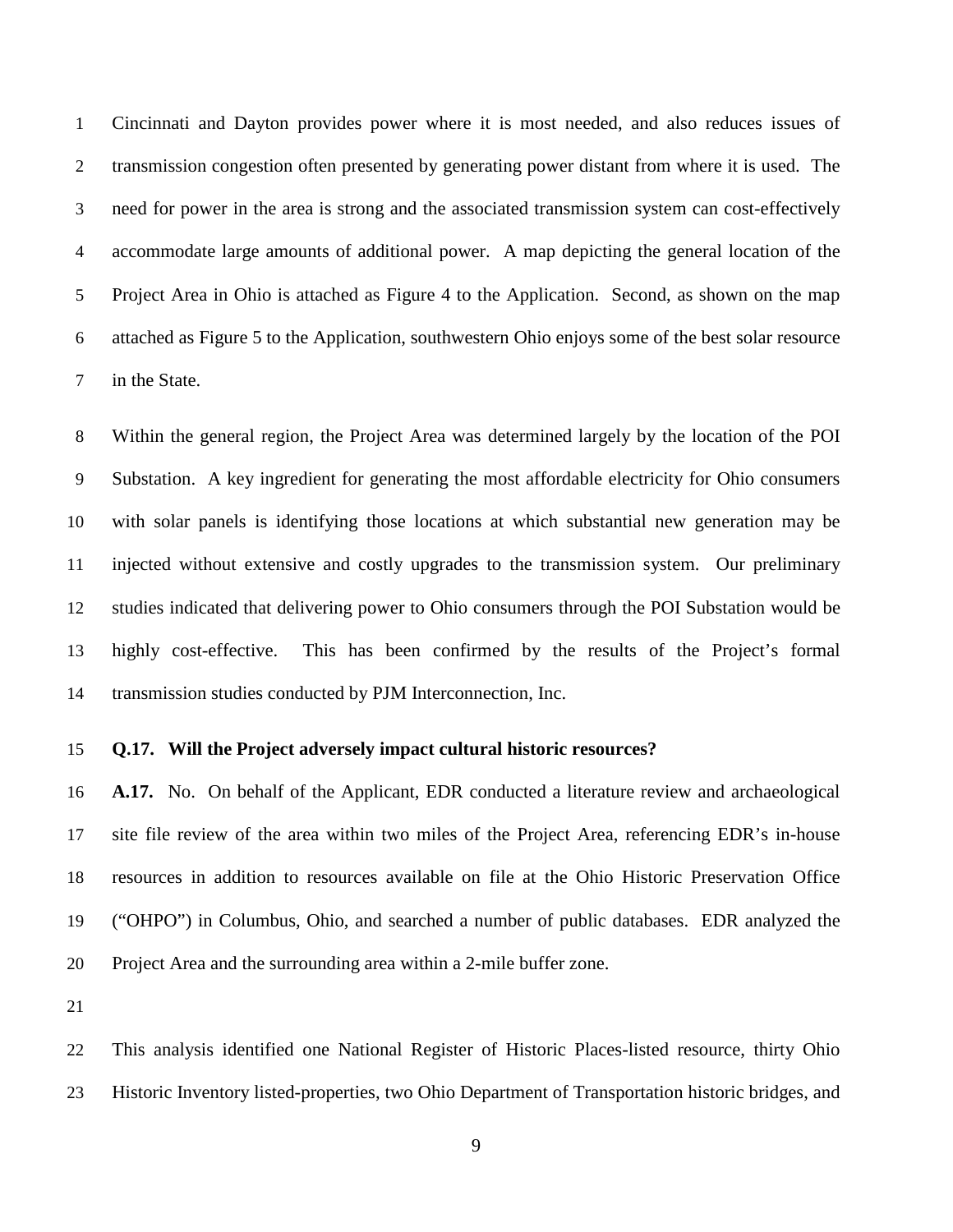five Ohio Genealogical Society-listed cemeteries in the 2-mile area. None of these resources occur in the Project Area. EDR concluded that there will be no direct impacts to aboveground cultural resources (i.e., cemeteries or historic structures) from construction of the Project. After the final layout of the Project's equipment is determined, the Applicant plans to conduct a limited archaeological survey for those portions of the Project where substantial, direct ground disturbance is proposed. Prior to finalizing the Project layout, the Applicant will conduct a limited Phase I Archeological Survey to identify any potential architectural resources not previously identified by EDR.

The Project will not directly (physically) impact any known cultural resources within a 2-mile area, and therefore no mitigation measures for direct impacts are proposed.

### **Q.18. How will the Project protect existing drain tile in the Project Area?**

**A.18.** The Applicant is consulting with the owners of agricultural land participating in the Project and other readily available public resources to ascertain, to the extent practicable, the type, size and location of all functioning drain tile in the Project Area. This effort will be completed prior to the start of construction for all areas that will be under construction. The Applicant will use this information to map the expected locations of drain tile and physically mark the surface accordingly. To the extent the location of functioning drain tile is known, during construction the Applicant either will avoid damage to it or repair any that is purposefully damaged. The Applicant will use commercially reasonable efforts during construction to promptly repair any such drain tile that is damaged. Also, during operation of the Project, if the Applicant becomes aware of circumstances indicating that the Project has damaged functioning drain tile, then the Applicant will promptly investigate the matter and, subject to any required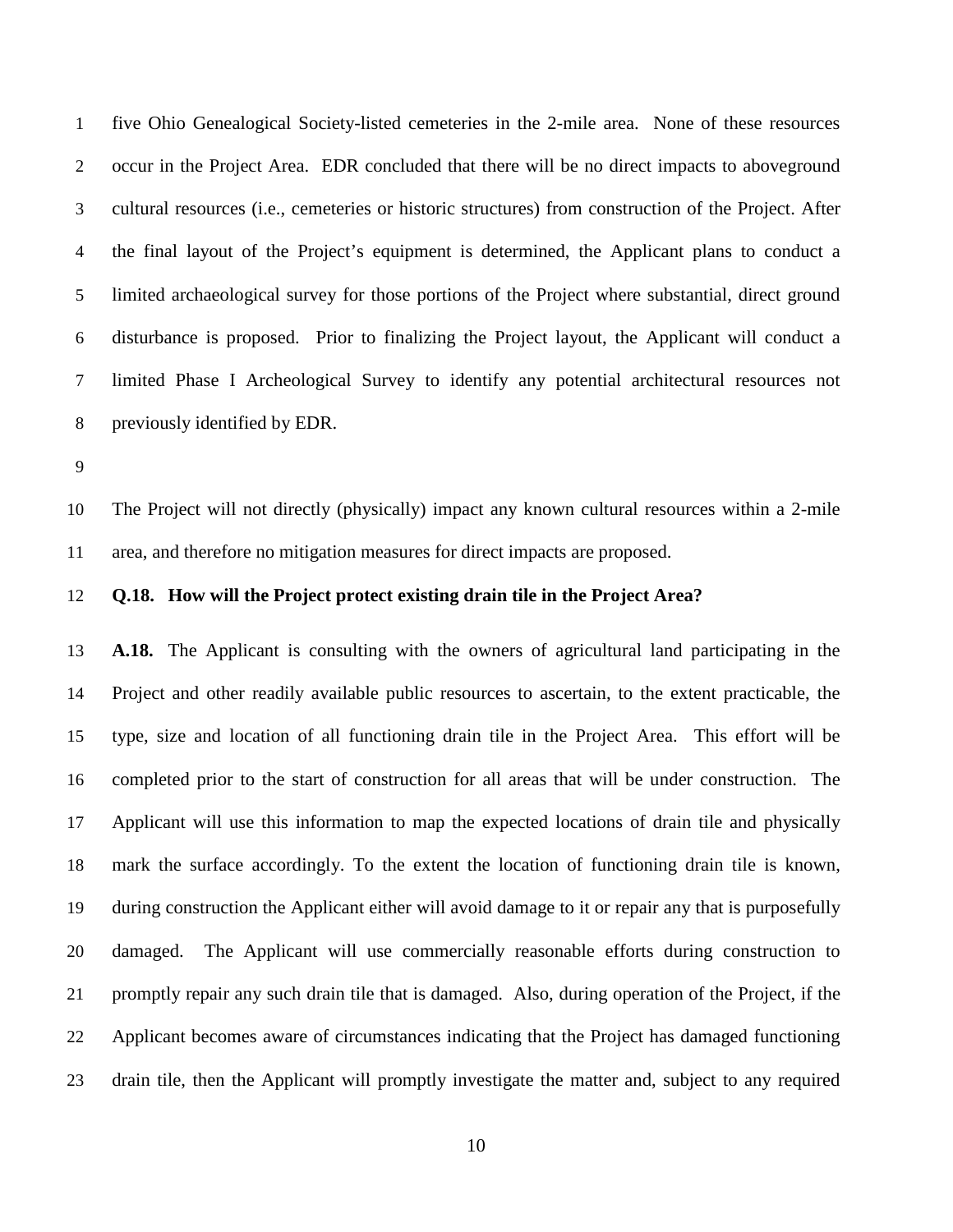permitting, use commercially reasonable efforts to promptly repair any such damage. With the above steps, I do not anticipate any material changes to existing drainage flows to other properties surrounding the Project.

#### **Q.19. How will the Applicant address viewshed concerns?**

**A.19.** It is important to recognize that the Project will have a relatively modest visual impact on the area. The Project Area is quite flat, and the solar panels will be installed almost entirely on existing grades and so will follow the natural contours of the land. Solar panels will be no more than 15 feet high at their highest point, and for tracking systems will have a much lower profile during most of the day. The rotation of tracking panels during the day, as they follow the path of the sun, will be too slow for observers to perceive. Thus, the solar fields will have a relatively low visual profile.

The Applicant, in order to mitigate viewshed impacts, will avoid removing existing vegetative buffers on the perimeter of the Project Area and employ industry best practices in designing a landscape plan. Forested areas will be maintained wherever possible to preserve existing views. The landscaping plan will include, but will not be limited to, options such as alternative fencing, planting of pollinator habitat along fences to soften and obscure the view, and robust screening with native shrubs or low growing trees in certain situations.

The mitigation measures to be used by the Applicant are industry best practices for mitigation developed in solar markets across the U.S. Open Road employees and employees of MAP's affiliates have been involved in the development numerous operating solar projects throughout the U.S. and actively participate in a variety of industry groups from which these industry best practices arise. The institutional knowledge of developing and designing well-sited, low-impact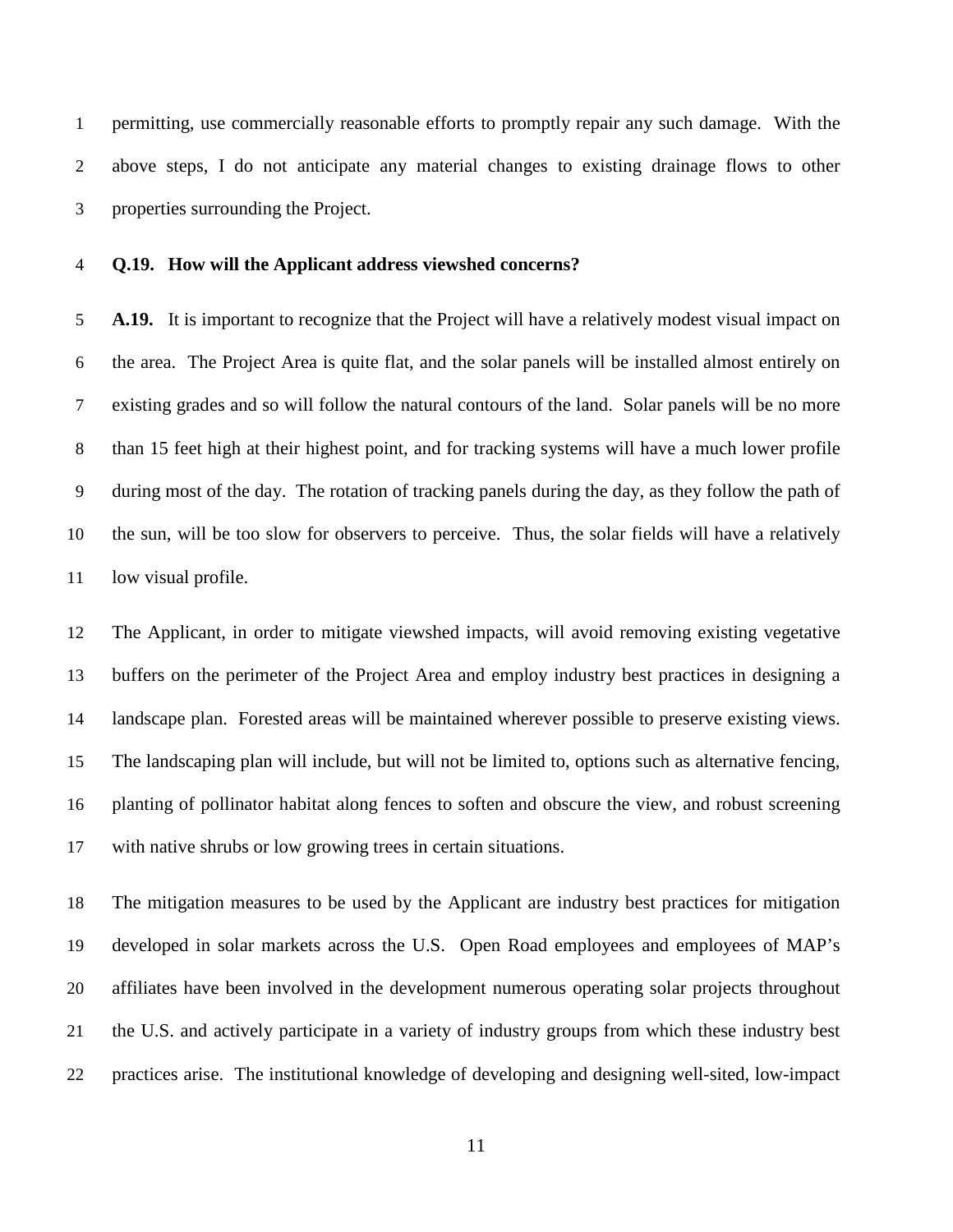solar farms has been applied to the Project and is intended to minimize and prospectively address any complaints or concerns.

I note that the Staff Report of Investigation at page 12 included recommendations for screening the Project "from adjacent residences with a view of the facility by providing an opaque perimeter fence, as well as adding vegetative landscaping where feasible." The Applicant intends to screen adjacent residences using a combination of measures arrived at after discussion with the relevant landowner, which may, but will not necessarily, include "opaque" fencing, in compliance with Staff recommended Condition 11. As I previously noted, other such measures may include full screening with short trees, native hedges or low growing vegetation outside a portion of the fence may be employed. Portions of the perimeter fence may be designed with different materials or colors to enhance its visual appeal. Native pollinator habitat outside a portion of the fence may be used to provide a partial screen that "softens" the visual differences between the Project and the rural character of the area. The Applicant will work closely with nearby residents and local officials to identify those locations that may be best suited for landscaping treatments.

#### **Q.20. Does the Applicant intend to develop a vegetation management plan for the Project?**

**A.20.** Yes. The vegetation management plan to be developed by the Applicant will comply with Staff Recommended Condition 18, and will include pollinator-friendly, native plantings in selected locations along the perimeter of the Project. I note, however, that the Staff Report of Investigation at page 19 includes a recommendation to "incorporate plantings of legumes and wildflowers in areas between the solar panels." The Applicant believes that this recommendation is unnecessary. Inclusion of vegetation other than native turf grass plantings in areas inside the Project perimeter fence generally increases maintenance expense and operational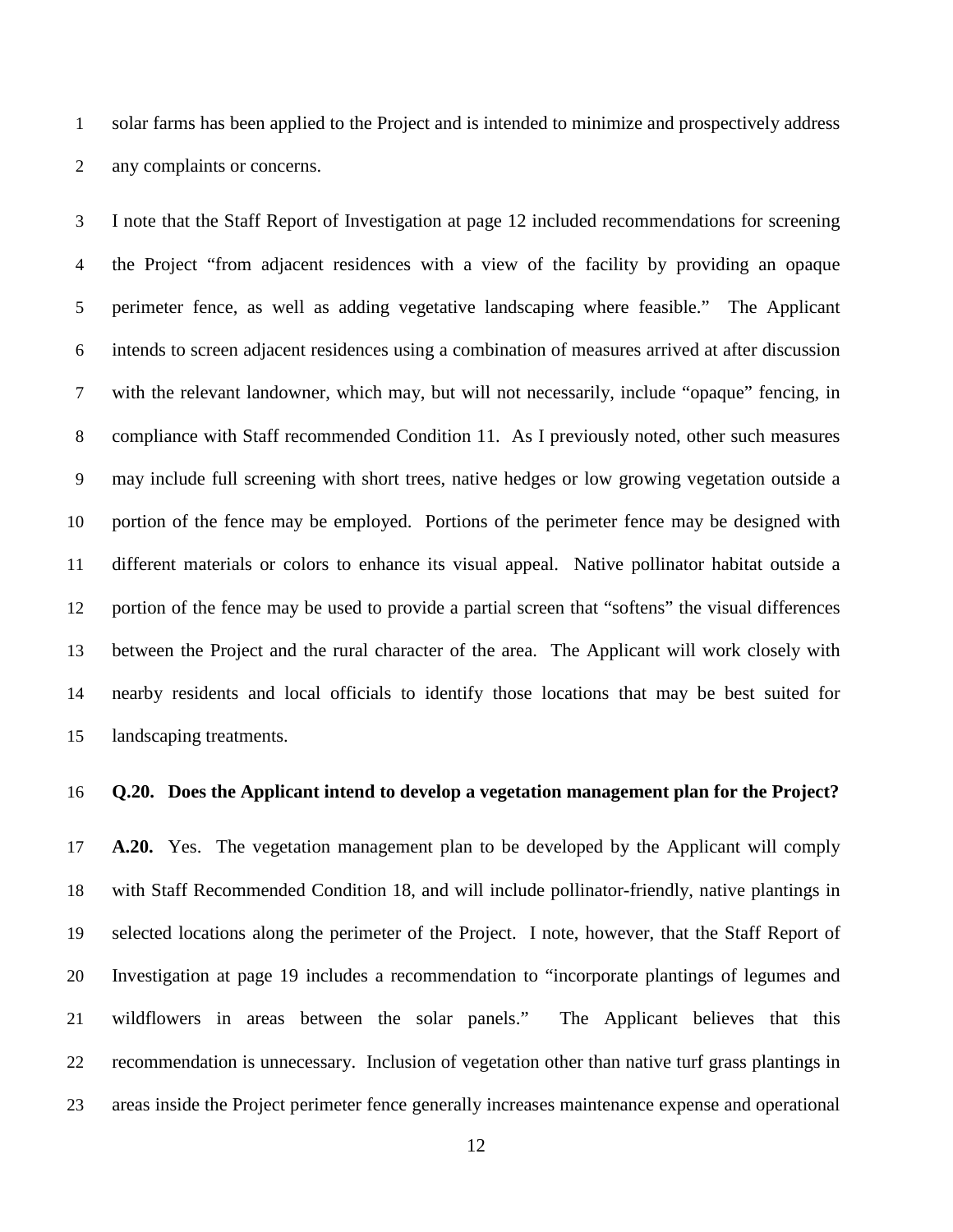complexity while providing little benefit to neighbors compared to the plantings along the perimeter of the Project.

#### **Q.21. Will the Project comply with applicable safety and equipment standards?**

**A.21.** Yes. Additionally, I note that the various organizations referenced in the Staff Report of Investigation at page 31 may not have issued or published safety and equipment standards applicable to the Project. The Applicant will comply with those safety and equipment standards that are applicable to commercial-scale solar farms and are standard in the industry.

#### **Q.22. How will the Applicant ensure the security of the Project?**

**A.22.** The Project will be protected by a perimeter fence at least six feet in height, and access gates through the fence will be locked except when in use. In addition, the Project's operational personnel will conduct periodic security checks of the Project. Downward-facing and shielded lighting will be used at access gates for safety and security.

### **Q.23. How is the Applicant planning to decommission the Project at the end of the Project's useful life?**

**A.23.** The Applicant will prepare a comprehensive plan specifying the responsible parties, schedules, and projected costs for decommissioning and restoring the Project Area to substantially its pre-construction condition ("Decommissioning Plan"), a copy of which will be provided to the Board. It will provide for the removal and sale, re-use, recycling or proper disposal of all components of the Project, including components containing rare or valuable materials. Decommissioning is expected to take six to nine months.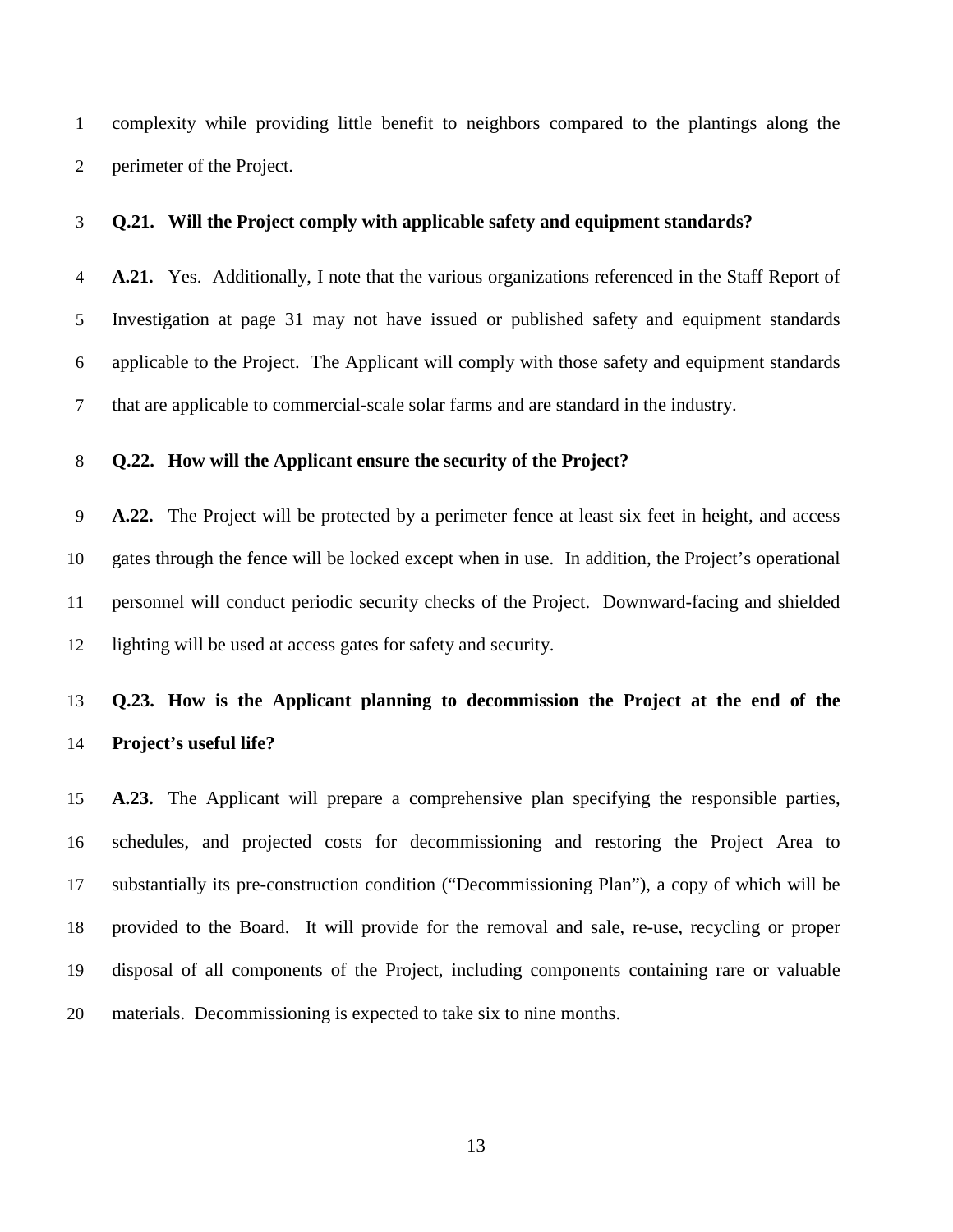# **Q.24. Will there be any financial assurance requirements associated with the decommissioning?**

**A.24.** Yes. The Applicant is committed to providing for financial security to ensure that adequate funds are available for decommissioning. Prior to construction, an independent and registered professional engineer licensed to practice in Ohio and retained by the Applicant will estimate the total cost of fully implementing the Decommissioning Plan. This will consist of estimates of (1) the gross cost of decommissioning, without regard to the salvage value of the components, plus 10% to cover contingencies; less (2) salvage value, less 10% to cover contingencies ("Net Decommissioning Cost"). A professional engineer will re-calculate the Net Decommissioning Costs approximately every five (5) years over the life of the Project. If and when the Net Decommissioning Cost is a positive number, the Applicant will post and maintain a surety bond or similar financial assurance instrument in the amount of the Net Decommissioning Cost. If and when a subsequent estimate of the Net Decommissioning Cost increases the New Decommissioning Cost, the financial assurance instrument will be increased to that amount. Except as it may be drawn upon to implement the Decommissioning Plan, the amount of the financial assurance will not be reduced.

### **Q.25. Will agricultural fields within the Project Area be able to be farmed again after the Project is decommissioned?**

**A.25.** Yes. The Project will have only modest impacts to the land. The solar panels and racking will be installed on simple posts driven or rotated into the ground, likely to a depth of less than ten feet. Inverters and pyranometers will be installed on pre-fabricated foundations, which can be lifted out of place. The Project's substation will be installed on poured concrete, but will not cover a large area. Roads will be constructed of aggregate material or covered in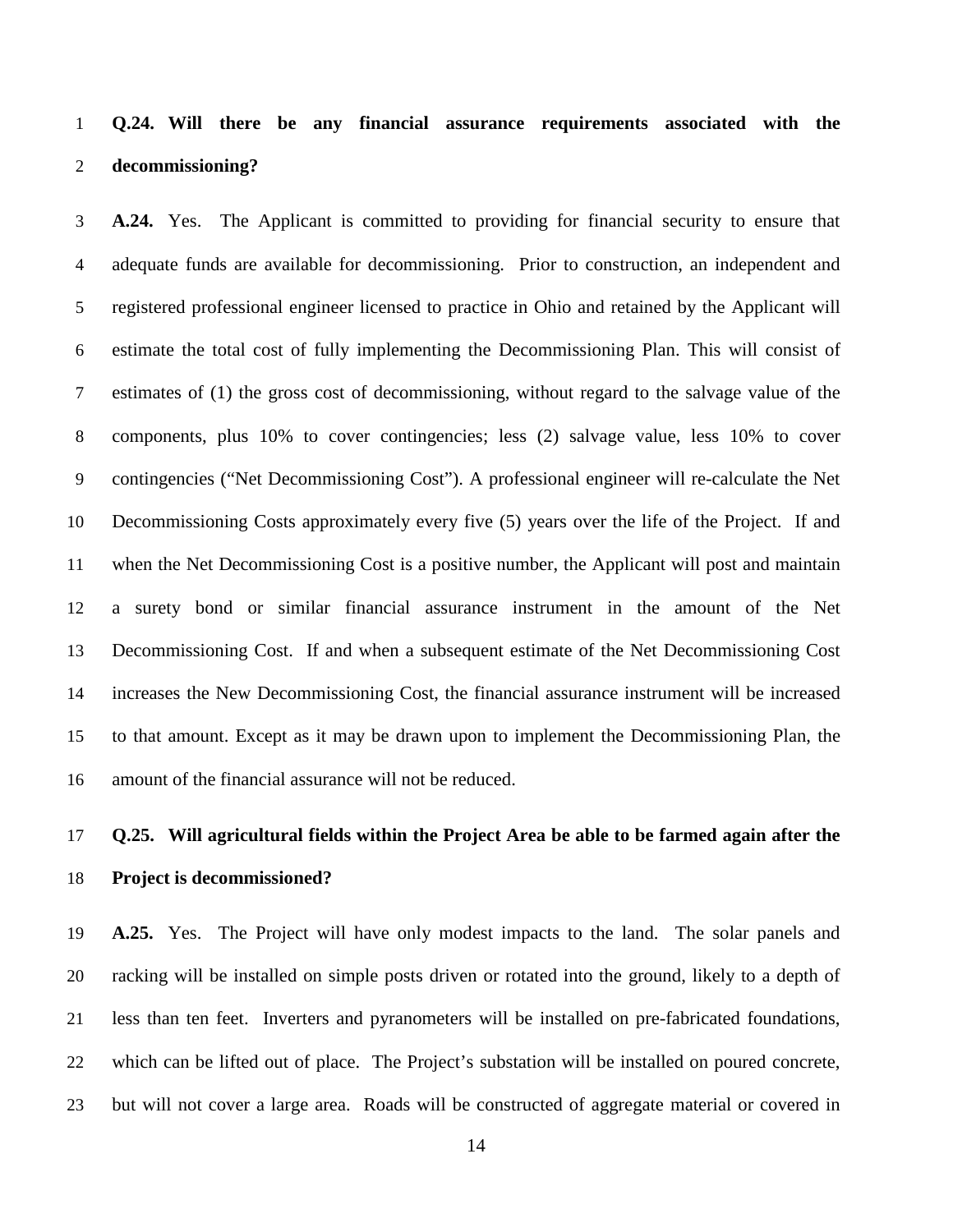grass, not paved, and participating land owners may choose to retain roads for their own use following decommissioning. There will not be any long-term impacts from the Project that would preclude its use for farming after the useful life of the Project.

In addition, the Decommissioning Plan to be developed by the Applicant also will require that the Project Area be restored to use for cultivation, unless circumstances prevailing shortly in advance of the start of decommissioning indicate that another use is more appropriate or explicitly desired by the land owner. Restoration will include a return to the same or functionally similar preconstruction drainage patterns, including farm drainage tiles, decompaction of soil, and seeding with an appropriate, low-growing vegetative cover, such as clover, to stabilize soil, enhance soil structure, and increase soil fertility.

### **Q.26. Will construction of the Project result in intrusive amounts of traffic, noise or dust?**

**A.26.** No. The amount of dust generated will be relatively low for the Project's acreage because relatively little topsoil will be removed and there will be minimal grading and other earth-moving activities, and virtually no excavation except for efficient trenching. As with other construction activities, dust emissions will be localized to the area of activity and temporary. Best management practices in the construction industry will be used to minimize the amount of dust created by construction. Additionally, as detailed in the testimonies of Mr. Bonifas and Mr. Hessler, traffic and noise resulting from construction of the Project should be insignificant.

### **Q.27. Will the Project have an impact on telephone, radio, or other signals or electronic devices?**

**A.27.** No. Because the Project lacks tall structures and exposed moving parts, and it will generate only very weak electromagnetic fields ("EMFs"), and only during the day, any EMF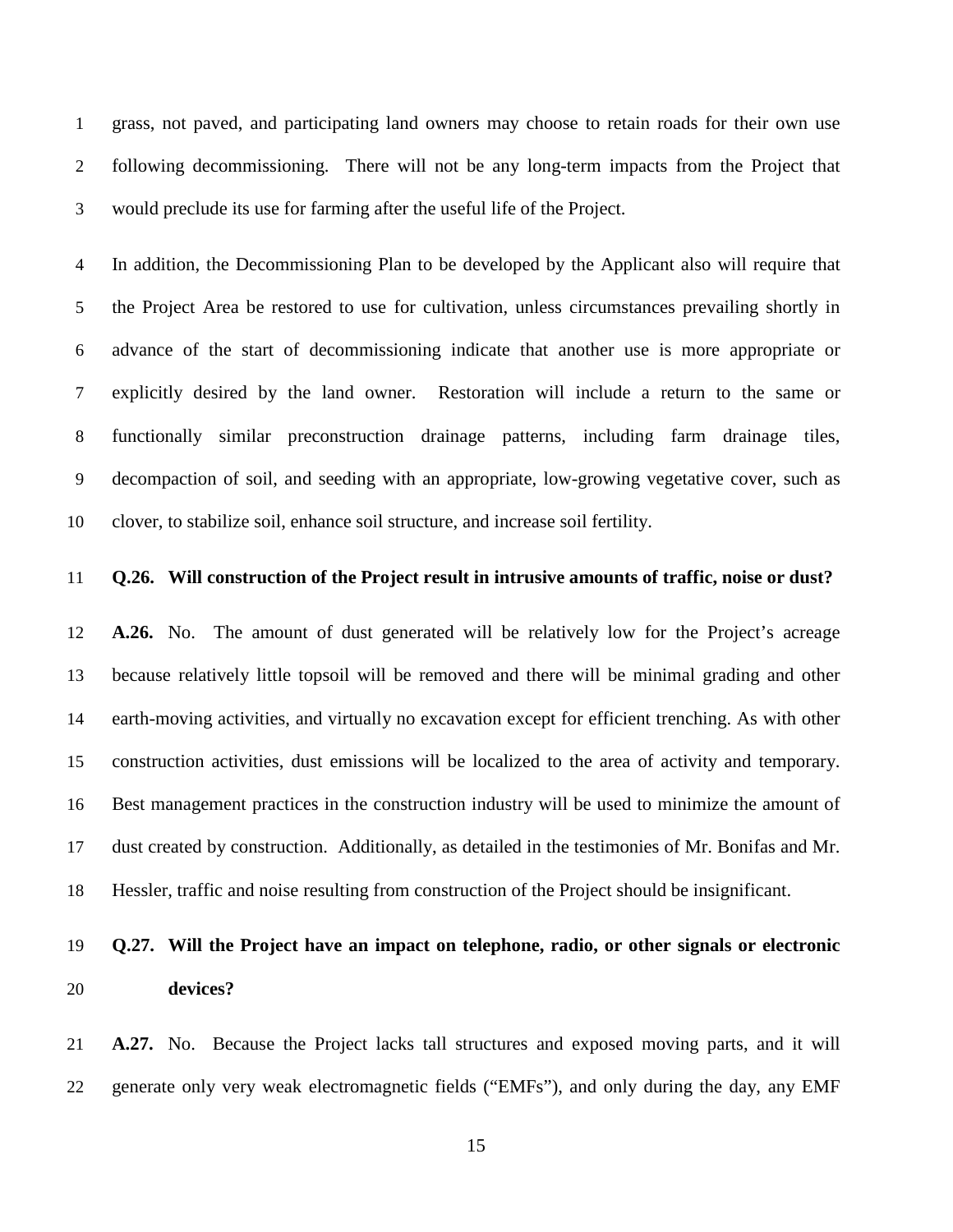generated will dissipate rapidly within short distances and will not impact signals or electronic devices. Specifically, PV arrays generate EMF in the same extremely low frequency ("ELF") range as electrical appliances and wiring found in most homes and buildings. In addition, a recent study of solar arrays in Massachusetts reported that electric fields levels measured along the boundary of the projects were not elevated above background.

### **Q.28. Is there a potential risk of hazardous substances being released to the environment as a result of the construction and operation of the Project?**

**A.28.** No. As an initial matter, operation of the Project will not create any hazardous waste or wastewater. The panels themselves are comprised mostly of commonly recycled materials: glass, aluminum and copper. While there are some chemicals used in the panel manufacturing process, suppliers of solar panels that will be used for the Project have demonstrated that their products pass U.S. EPA's "Toxic Leaching Characteristic Procedure" qualifying them as routine "solid" waste. This includes the Ohio-made solar panels based on cadmium telluride chemistry. As a result, solar panels generally may be disposed of in standard landfills.

In addition, even if damaged by breakage or fire, solar panels are manufactured and constructed to be exceedingly unlikely to release any material to the environment necessitating soil or water remediation. Solar panels contain no liquids that can spill, and the semi-conducting material is full encapsulated in tempered glass. Additionally, given the low profile of the Project, its components are not generally susceptible to high winds. While tornado-force winds may cause damage to the panels, that damage should not result in the release of anything to the environment which could cause negative impacts.

Finally, I note that, in recent years, solar panels have become a common sight around Ohio in general, and in southwest Ohio in particular. Recent data indicates that an average of over 1 in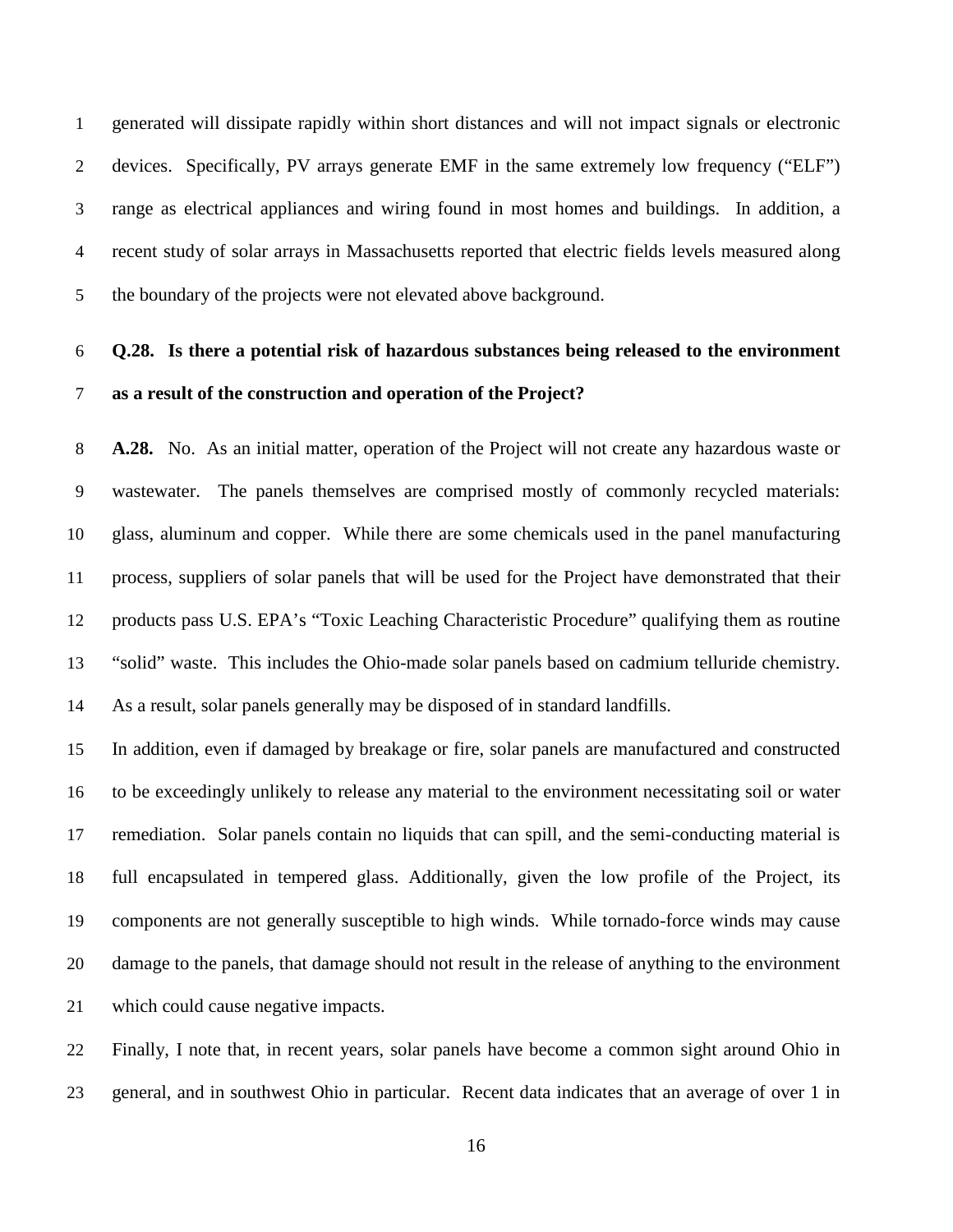1,000 Ohio homes has a solar system. Roof-mounted or small ground mounted solar arrays use the same basic panel technology as the Project, and are installed at businesses, residences, schools, and colleges and universities throughout Ohio. One example in Eaton is the local Walgreens store. There are also residential solar installations near Eaton, including Israel Township, according to PUCO records.

## **Q.29. Will the Applicant be sponsoring witnesses to support the Application in addition to your testimony?**

**A.29.** In addition to my testimony, the Applicant will present testimony by Ryan Rupprecht of Cardno, Matthew Robinson of EDR, Mark Bonifas of Hull, David Hessler of Hessler Associates, Andrew Lines of CohnReznick, and Noah Waterhouse of EVS relative to certain studies contained in the Application and potential effects of the Project.

# **Q.30. Have you reviewed the Staff Report issued on April 15, 2019 and does the Applicant have any concerns with or proposed revisions to any of the conditions recommended by the Staff in the Staff Report of Investigation?**

**A.30.** Yes, I have reviewed the Staff Report. The Applicant is generally satisfied with the Recommended Conditions but recommends several minor revisions. I believe the modifications presented to the conditions are reasonable and will result in the same level of oversight by the Board's Staff as well as methods to ensure the Project has minimal impacts on nearby residences. The Applicant recommends the following revisions:

### Condition 8

Condition 8 should be modified so that the Applicant is required to provide copies of permits and authorizations, including all supporting documentation, to the Staff at least seven days prior to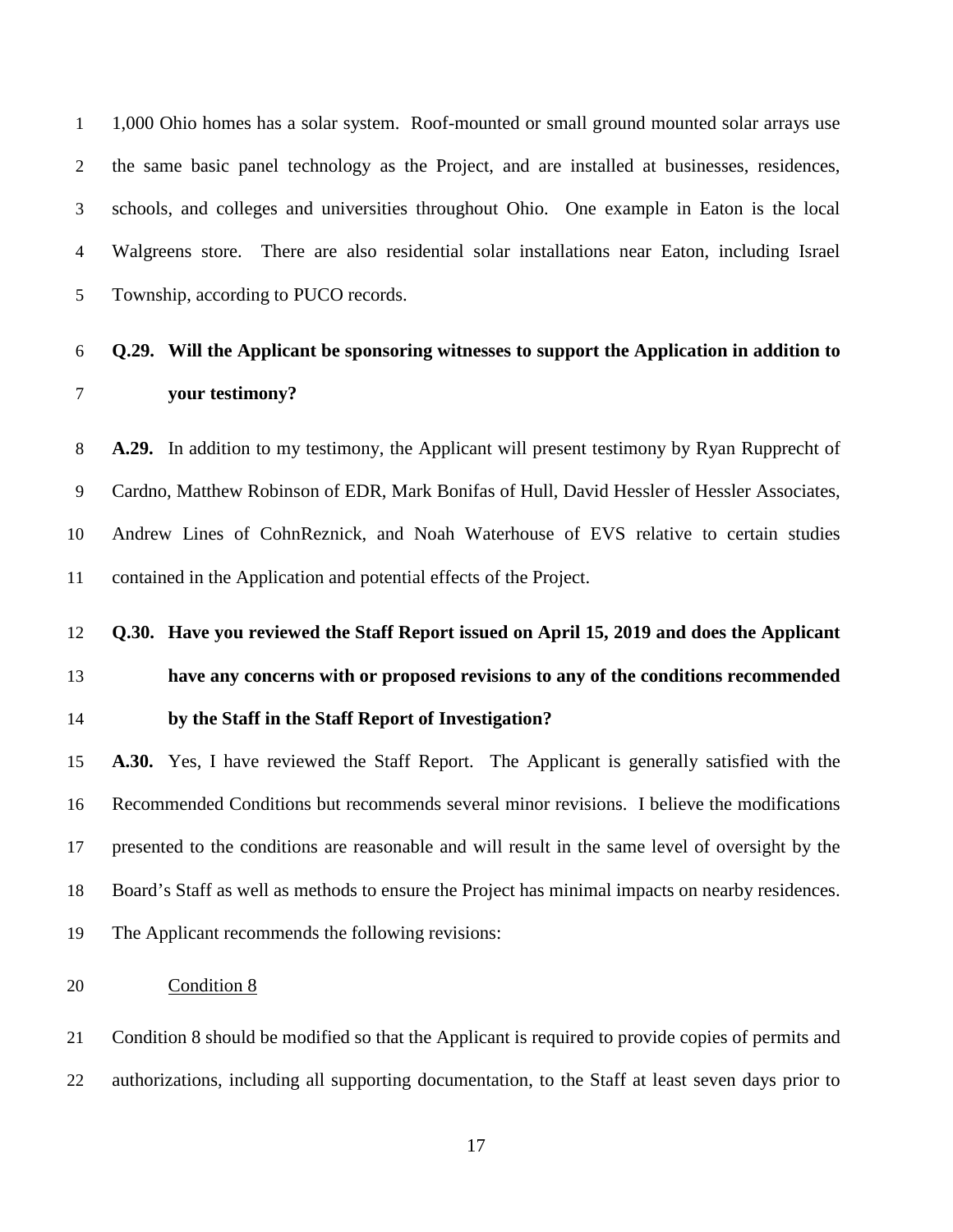the applicable construction activities as opposed to within seven days of issuance or receipt. Because of potential delays in transmission, this would seem to be a more orderly process for everyone involved. Specifically, the Applicant recommends that Condition 8 be modified as follows:

Prior to the commencement of construction activities in areas that require permits or authorizations by federal or state laws and regulations, the Applicant shall obtain and comply with such permits or authorizations. The Applicant shall provide copies of permits and authorizations, including all supporting documentation, to Staff at least within seven days prior to the applicable 10 construction activity of issuance or receipt by the Applicant. The Applicant shall provide a schedule of construction activities and acquisition of corresponding permits for each activity at the preconstruction conference.

Condition 11

Condition 11 should be modified to broaden the illustrative list of potential measures to be

included in a landscape and lighting plan. This would give the Applicant more flexibility to

work with adjacent landowners to design a plan that meets the needs of the Applicant and the

landowner, and that may have less of a visual impact than an opaque fence. Specifically, the

Applicant recommends that Condition 11 be modified as follows:

Prior to commencement of any construction, the Applicant shall prepare a landscape and lighting plan that addresses the aesthetic and lighting impacts of the facility where an adjacent non-participating parcel contains a residence with a direct line of sight to the project area. The plan shall include measures such as opaque alternative fencing, vegetative screening or good neighbor agreements. The Applicant shall provide the plan to Staff for review and confirmation that it complies with this condition.

 Condition 24

Condition 24 restricts certain clearing of wooded areas, including scrub/shrub areas. The restrictions in this condition are both vague and unnecessary, given that the Project is anticipated to require the clearing of only 0.07 acres of woodlot, and no clearing of windrows. It is unclear to Applicant what type of clearing, in which portions of the Project Area, would constitute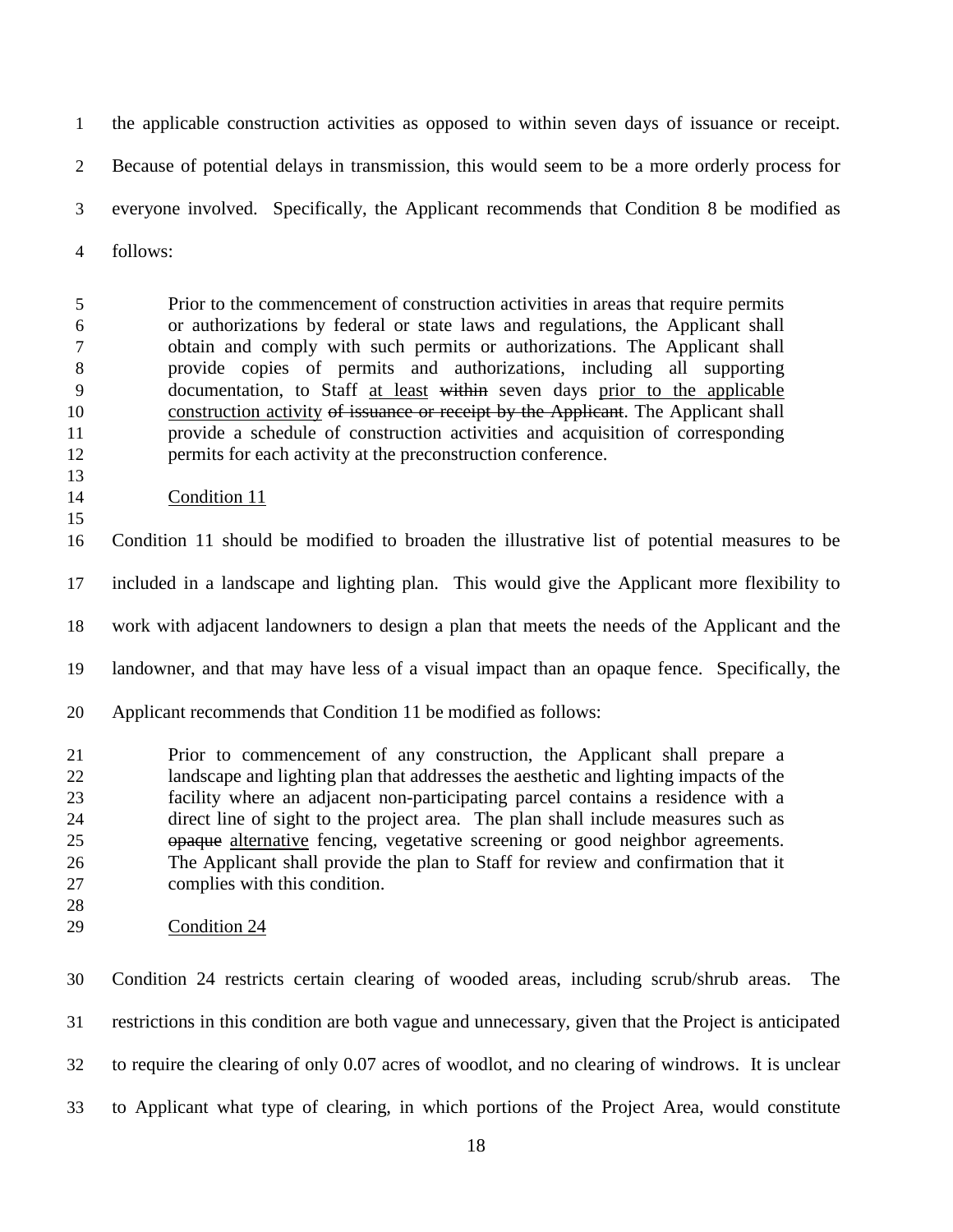- prohibited "isolation" of a woodlot or "reducing connecting corridors," especially with respect to
- scrub/shrub areas. Applicant specifically recommends that Condition 24 be modified as follows:
- Except for the areas necessary for access road and collection line installation, 4 Tthe Applicant shall not clear minimize the clearing of wooded areas, including scrub/shrub areas, which would lead to fragmentation and isolation of woodlots or reduce connecting corridors between one woodlot and another.
- 

### **Q.31. Does this conclude your direct testimony?**

- **A.31.** Yes, it does. However, I reserve the right to offer testimony in support of any stipulation
- reached in this case or, if necessary, in rebuttal.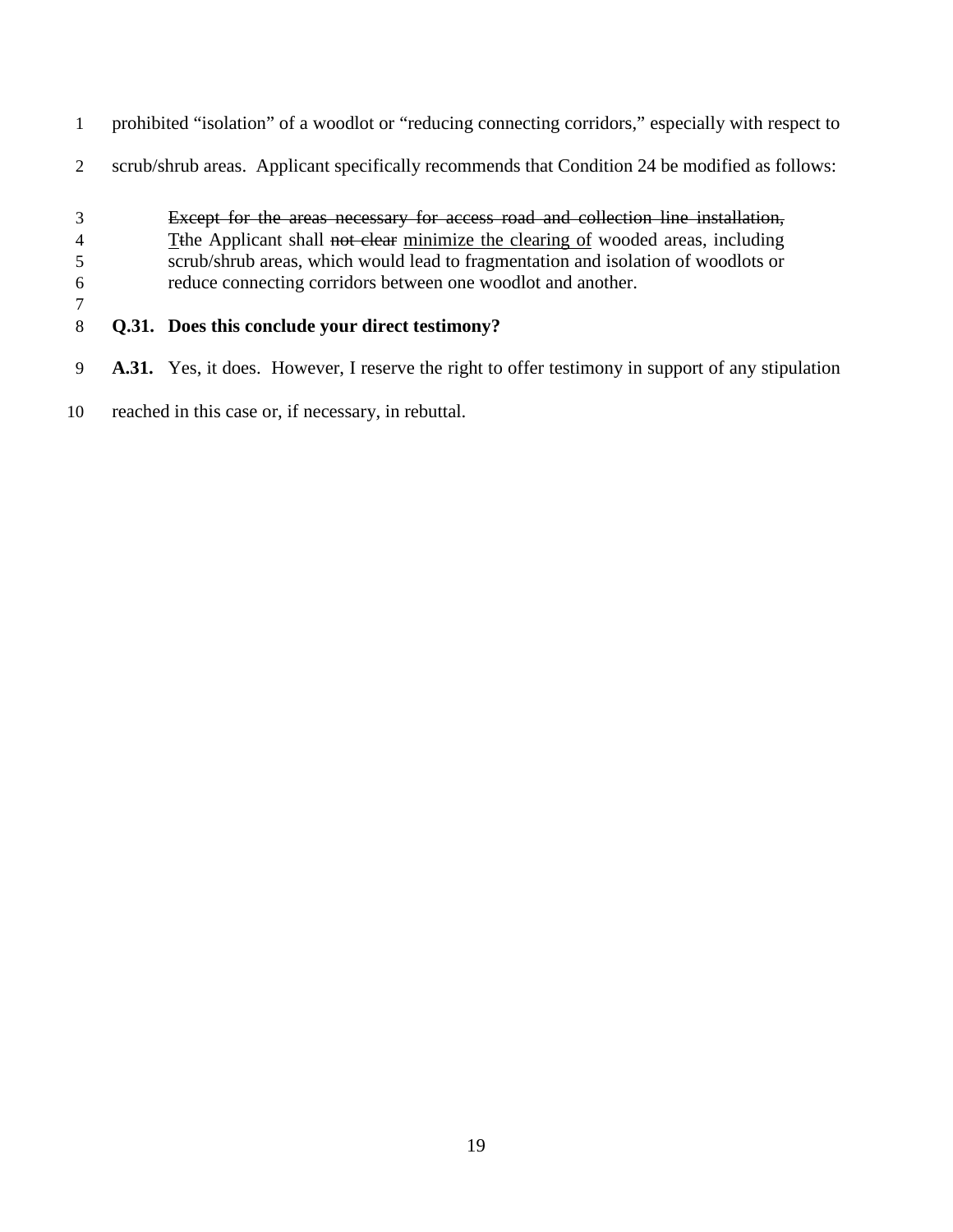#### **CERTIFICATE OF SERVICE**

The Ohio Power Siting Board's e-filing system will electronically serve notice of the filing of this document on the parties referenced in the service list of the docket card who have electronically subscribed to this case. In addition, the undersigned certifies that a courtesy copy of the foregoing document is also being served upon the persons below via electronic mail this 3rd day of May 2019.

#### /s/ MacDonald W. Taylor

Jodi Bair Jodi.bair@ohioattorneygeneral.gov

Dylan Borchers dborchers@bricker.com

Kathryn West kwest@prebco.org

W. Joseph Scholler jscholler@fbtlaw.com

Thaddeus Boggs tboggs@fbtlaw.com

Chad Endsley cendsley@ofbf.org

Leah Curtis lcurtis@ofbf.org

Amy Milam amilam@ofbf.org

Jack Van Kley jvankley@vankleywalker.com

Chris Walker cwalker@vankleywalker.com